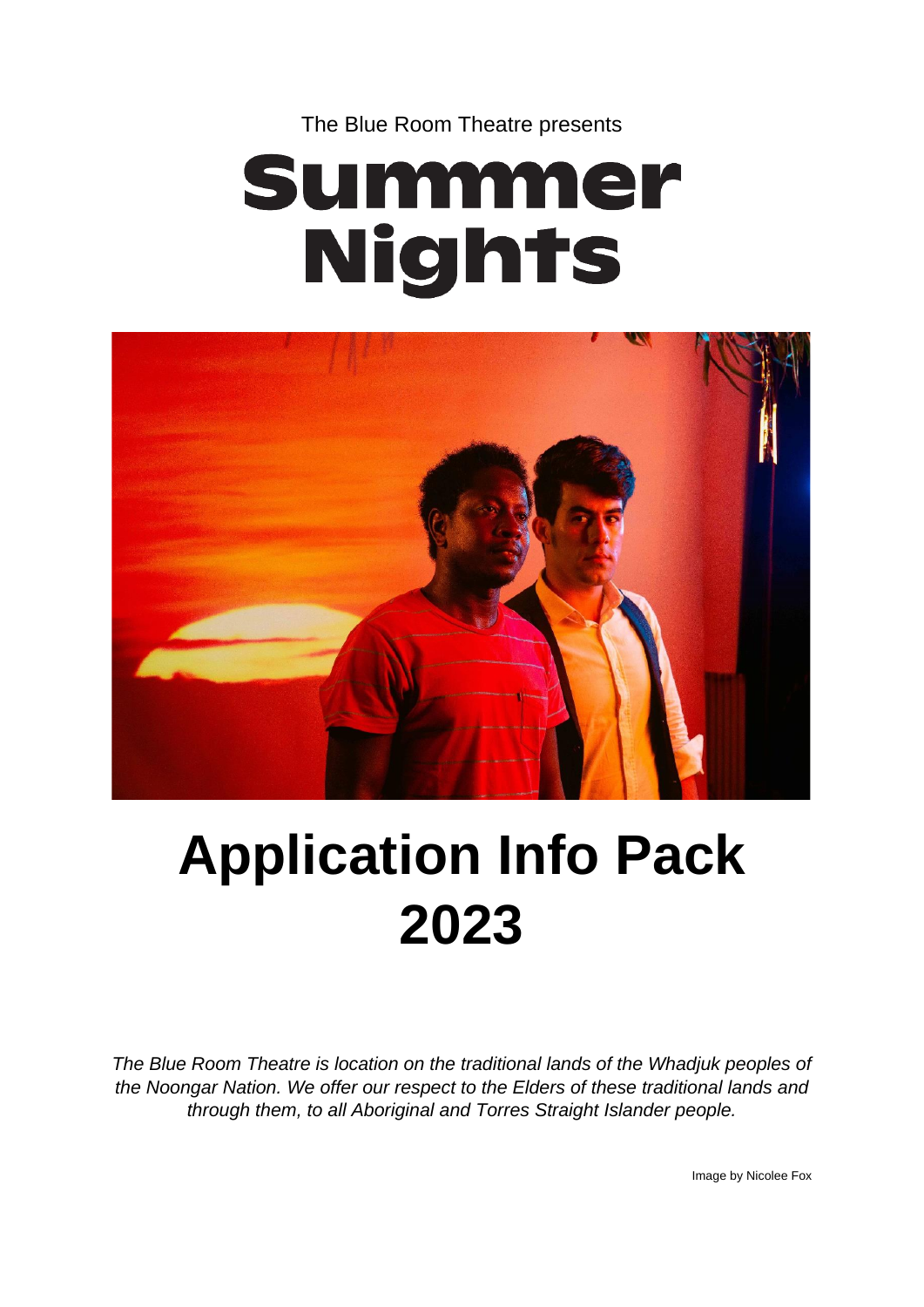## **Welcome to Summer Nights 2023**

We are thrilled to announce our curated program of independent theatre and performance, Summer Nights, will return in 2023.

Straddling the scorching seasons of Birak and Bunuru, we come together at The Blue Room Theatre to bask in good company and share in performance: a whirlwind of new collaborations, social commentary, dance, theatrical playfulness, and heartfelt stories.

The Blue Room Theatre (TBRT) has presented 294 works and supported over 2,500 artists over 12 Summer Nights festivals since it started in 2010.

Summer Nights was a FRINGE WORLD registered program from 2012 to 2020. Returning after a year off in 2021, our 2022 festival saw a return to independent presentation. Carrying on from the success of 2022, we will continue to present our festival independently and not register the venue or shows with FRINGE WORLD in 2023.

## **So, what's happening in 2023?**

Summer Nights will run for 3.5 weeks from 20 January – 11 February. We will present 12 new standalone works and 3 programs of short works across our Theatre, Studio and Kaos Room spaces. Season lengths will vary from 5 to 8 shows total.

Short works programs will also feature at Summer Nights, with *MicroMove* and *900 Seconds* making a comeback. For those of you keen to get involved with short works, which are produced by TBRT, there will be a separate Application Pack and Expression of Interest opening in October. The key dates for this opportunity are outlined in the table below.

In 2022, we were able to improve our artist offer and increase hands-on support compared to previous festivals, and you can expect the same in 2023. From producing, marketing, and tech support, including resources and workshops, to a competitive financial deal including inkind rehearsal space. Each production will share their performance space with only one other production during season, and for those in the Kaos Room, the space is all yours during your run.

We aim to present a program that champions innovative, playful and diverse stories from artists based in Western Australia and—now that borders are open again—artists from interstate.

Artists that have never done a performance season at TBRT are highly encouraged. First time applicants and artists that have any questions on the application process are invited to drop in to our working sessions Friday mornings at TBRT Bar – check the dates below.

We cannot wait to hear what you have in store, and to curate another fantastic season of performance for Summer Nights 2023.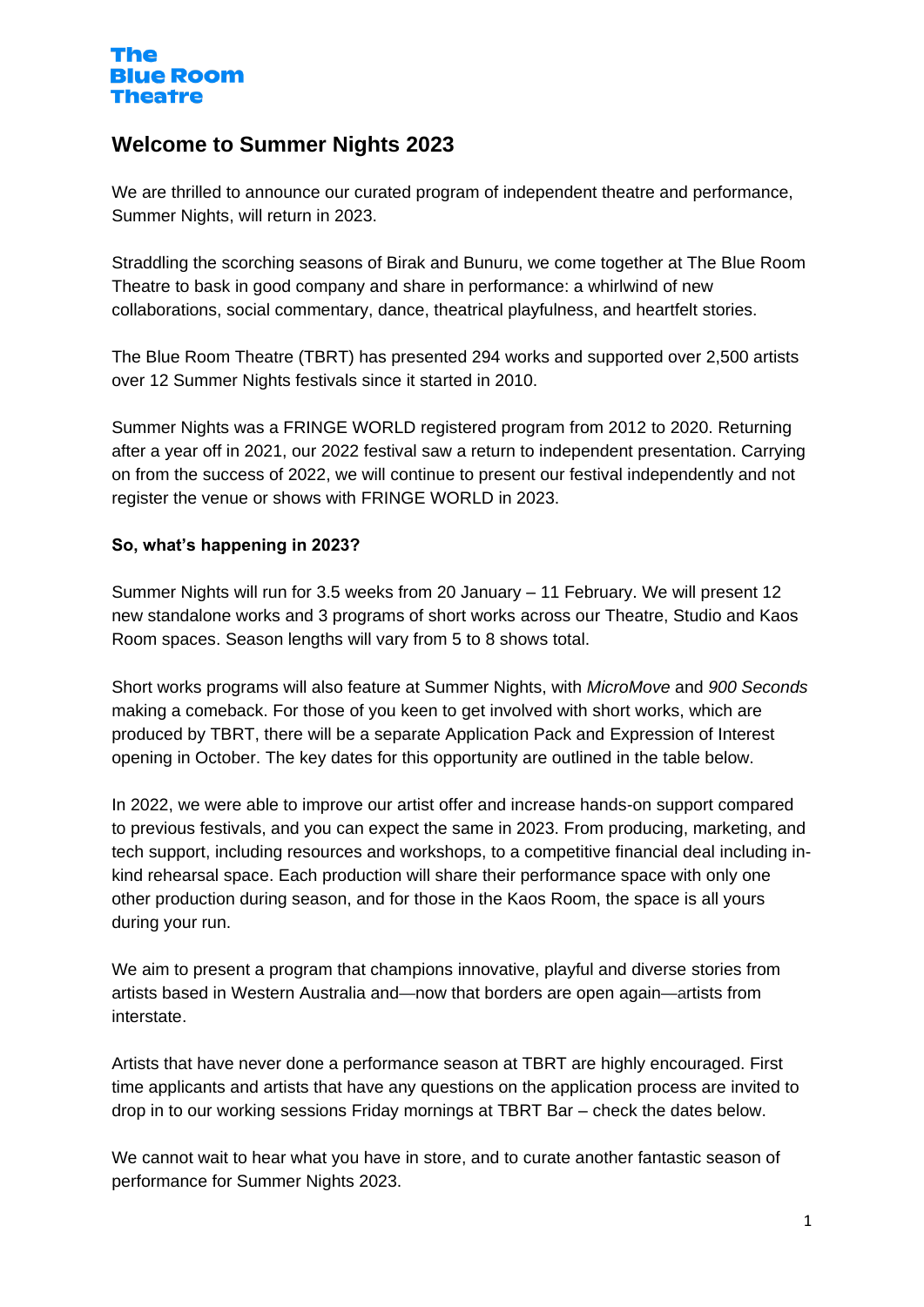## **Summer Nights Offer**

- No participation registration fee
- A flat \$2.00 inside ticketing fee on all tickets
- A ticketing commission split on net box office 75% to artists; 25% to TBRT
- Up to 50 hours of in-kind rehearsal room hire per production
- Producing, marketing, technical and Front of House (FoH) support and advice
- In-kind venue hire for performance, and in-kind FoH staffing

## **Selection Criteria**

## **Applications are assessed by TBRT Program team on the following selection criteria**

- 1. Creativity The project demonstrates a clear artistic vision and rationale. Creativity at Summer Nights means fresh ideas, innovative and playful form, new and diverse voices.
- 2. Development The project demonstrates a clear opportunity for professional development and growth in artistic practice of the artists and participants involved.
- 3. Festival ready The project is suitable for the festival environment including sharing performance spaces and working with limited storage.

## **Eligibility**

- Works between 45-70 minutes in duration
- Theatre, dance, or performance work suited to a black box theatre (Studio and Theatre applicants)
- Theatre, dance, or performance work with a 'stripped-back' aesthetic, and/or 'storytelling' form (Kaos Room applicants)
- Independent productions by project-based producers, companies, and artists rather than annually funded or commercial organisations
- Works that have obtained or sought rights (for existing scripts only)
- Show team becomes TBRT Members (if you are successful)
- Lead applicant can attend our All-In Meeting **Thursday 29 September** to receive key information and meet your fellow cohort! Zoom is available for this meeting if needed

## **Application Form**

See the end of this document for the Application Form

The completed form and support materials are to be emailed to [apply@blueroom.org.au](mailto:apply@blueroom.org.au) by **11:59pm on Tuesday 12 July**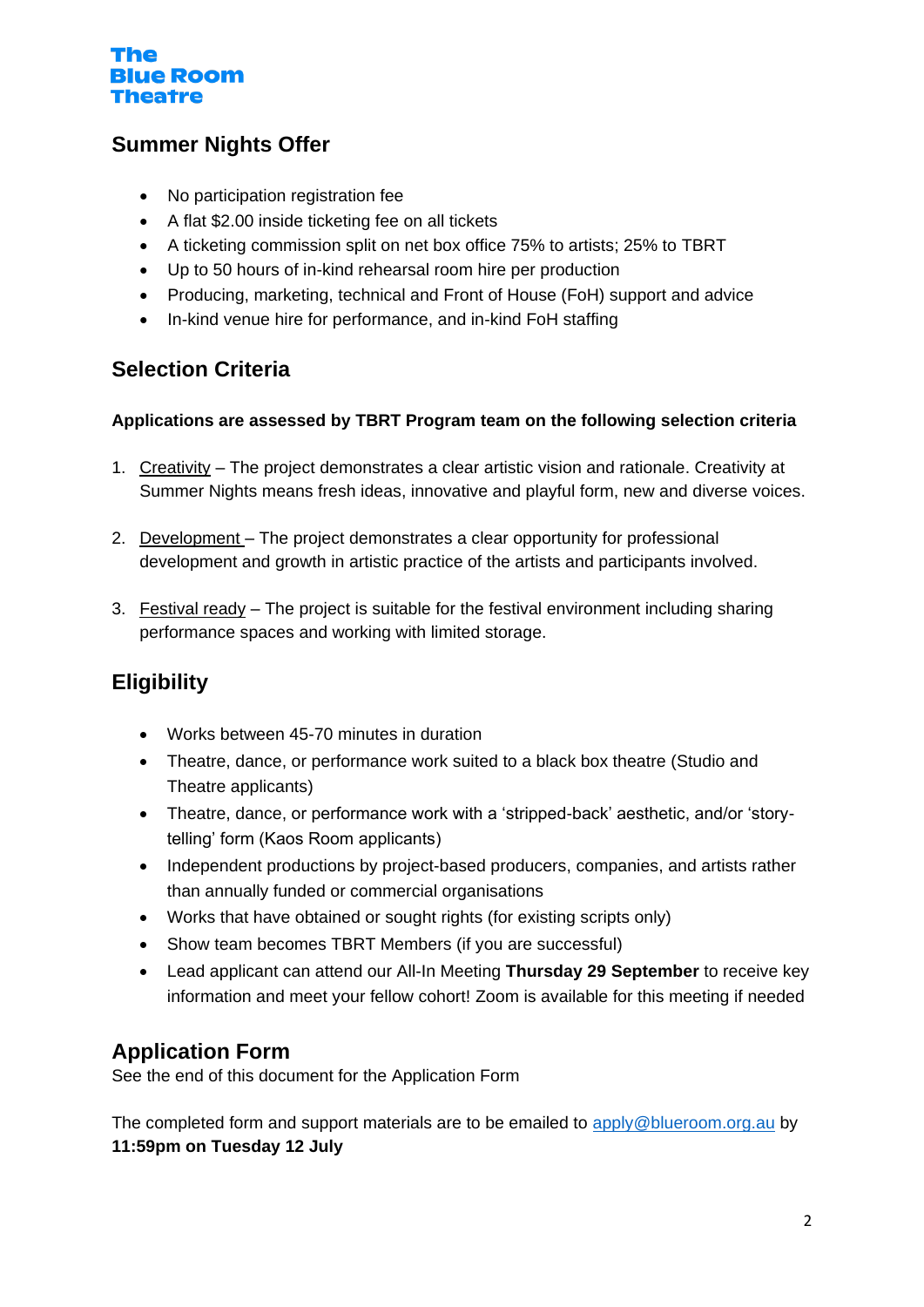## **Accessibility**

## **Application Form**

Application Forms can be submitted as Word Doc or PDF.

## **Audio and video**

Audio or video formats can also be used to answer the application questions if you prefer

Please note, you must still fill in an Application Form and questions that are answered via video just write "**See audio / video.**" Please limit audio / video answers to 2 min per question or 10min for your application questions in total.

Video and audio can be filmed or recorded on a phone, please do a soundcheck before recording and submitting your questions.

Video and audio can be attached to the application email, or for larger files please provide a link and any permissions required to access it.

## **Bionic Reading**

This Application Pack and Application Form can be supplied in large print or in **bio**nic **rea**ding **tex**t. This typeface can assist neurodivergent readers.

## **Wheelchair Access**

Our office, performance spaces and ground level bathroom are wheelchair accessible.

## **If you have further access requirements or questions, please get in touch with our team on (08) 9227 7005.**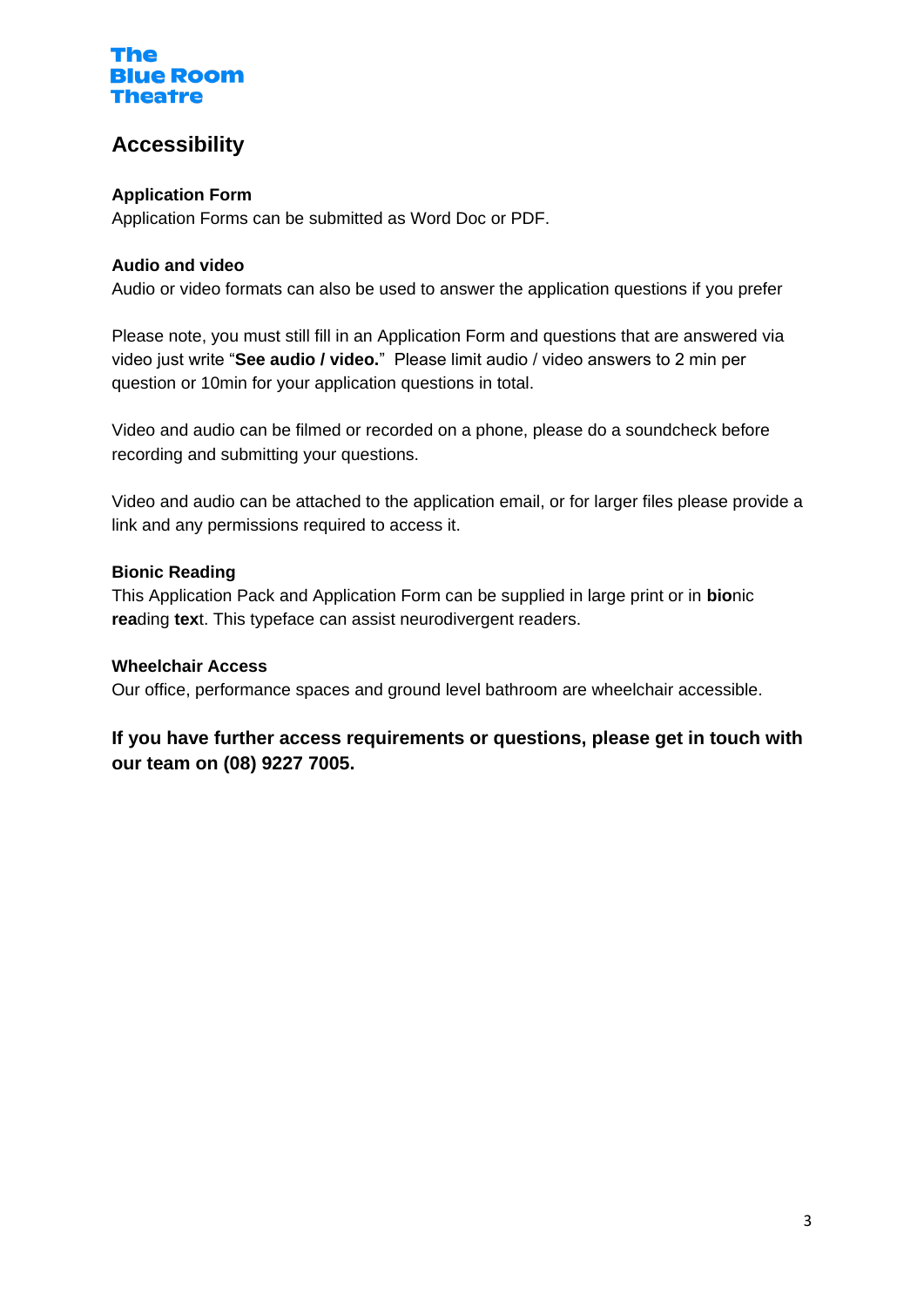## **Assistance with Applications**

#### **Summer Nights Applications Working Group**

If it is your first time applying, you have not been successful in a Summer Nights application before, or want some motivation to get the application done, join our weekly working group!

Simply head along to The Blue Room Bar Friday mornings, and a member of our Program team will be there for questions or just a chat. Please note, this is completely optional.

The Blue Room Bar No RSVP, just drop in 10am - 1pm Friday 10 June; Friday 17 June; Friday 24 June; Friday 1 July; Friday 8 July

#### **Contact Us**

We are here to answer your questions about the eligibility of your project or clarifications about the selection criteria and application process.

If you are unexpectedly unwell or experience some other last-minute interruption that means you will not be able to meet this deadline, and require a few additional days, please contact us prior to the closing time to discuss.

The Blue Room Theatre Program Coordinator Amy Howell [amy@blueroom.org.au](mailto:amy@blueroom.org.au) (08) 9227 7005 Office House are Tues – Fri, 10am – 5pm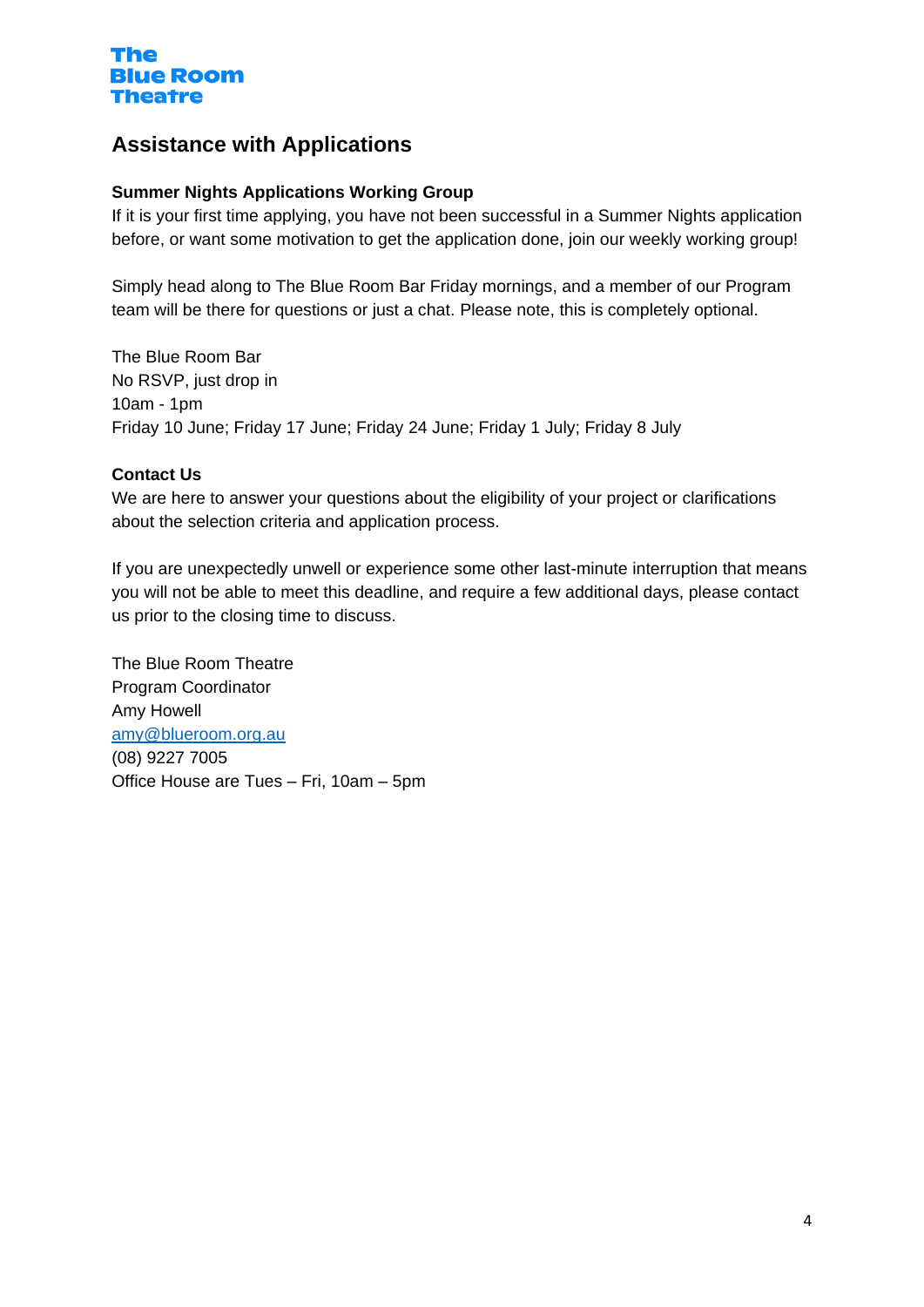## **Key Dates**

This timeline also includes key dates for Short Works and Annual Season Applications.

| <b>Applications Open - Summer Nights</b>       | <b>Wednesday 1 June 2022</b>      |
|------------------------------------------------|-----------------------------------|
| <b>Applications Info Session</b>               | Wednesday 1 June 2022             |
| <b>Applications Close - Summer Nights</b>      | Tuesday 12 July 2022              |
| Applications Open - Annual Season              | Wednesday 13 July 2022            |
| Summer Nights Successful applicants notified   | By Wednesday 10 August 2022       |
| Applications Close - Annual Season             | Tuesday 23 August 2022            |
| Summer Nights Compulsory All-In Meeting        | Thursday 29 September 2022        |
| Draft show copy and image concepts due         | Wednesday 5 October 2022          |
| Short Works - Expressions of Interest open     | Wednesday 12 October 2022         |
| Final copy due                                 | Thursday 13 October 2022          |
| Final hero image due                           | Wednesday 19 October 2022         |
| TBRT campaign photoshoot (optional attendance) | w/c 24 October 2022               |
| Short Works - Expression of Interest close     | Tuesday 1 November 2022           |
| Media release due                              | Wednesday 2 November 2022         |
| <b>Summer Nights on sale</b>                   | <b>Wednesday 16 November 2022</b> |
| Tech form due                                  | Thursday 17 November 2022         |
| <b>TBRT</b> closed for holidays                | 23 December 2022 - 2 January 2023 |
| Teams become TBRT Members for PLI Insurance    | By Tuesday 10 January             |
| Productions bump in                            | Monday 16 - Thursday 19 January   |
| Housewarming (Summer Nights Opening Night)     | Friday 20 January                 |
| <b>Summer Nights Season</b>                    | Friday 20 January -               |
|                                                | <b>Saturday 11 February</b>       |
| Reconciliations and Debriefing                 | w/c Monday 20 February            |

## **Summer Nights, Short Works, or the Annual Season?**

TBRT offer 3 streams for programming in 2023: Summer Nights, Shorts Works, and our Annual Season. We suggest deciding up front what season works best for your project.

Annual Season**:** this is our main program that runs April-December. The focus is on a team developing a work over a few months and sustaining a presentation season for up to 15 performances. Teams have exclusive access to the theatres to create their vision.

Summer Nights: it's a summer festival and we want shows that will bring the heat! Works are shorter than the Season, require less tech and can be packed up swiftly before and after. Less marketing and producing experience is required compared to Annual Season.

Short Works: Got a nugget of an idea, but not a full show in sight? This is a supportive program with a mentor to help you test out as part of a showcase line-up at Summer Nights.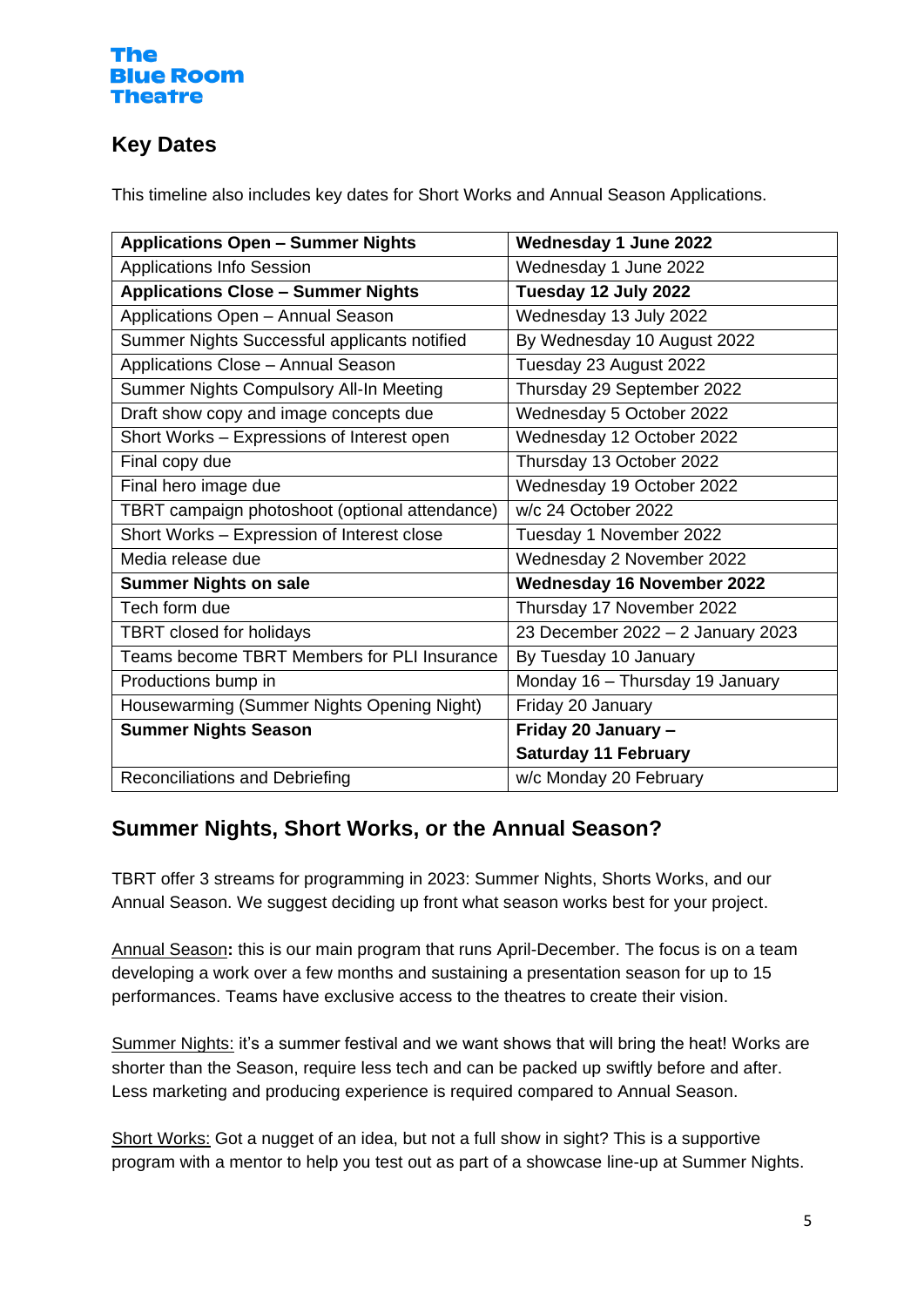## **Marketing and Publicity**

We'll promote the Summer Nights season as a whole using dedicated campaign photography across print and digital mediums including:

- Our Summer Nights brochure, which we distribute far and wide across Perth
- Social media and e-news, talking to 13,500+ engaged Facebook and Instagram followers, 7,000+ subscribers, and 400+ members.

You will have access to How-To guides in the Producer Pack that cover things like media releases, social media strategies and nailing your hero image. We're also here for marketing support and advice – we'll proof all your collateral so info is bang-on, and are happy to recommend publicists, photographers, designers, printers, and distributors.

## **What We'll Need from You**

Each programmed production is responsible for generating marketing material for, and publicising, their show. We'll work with you to advise on the best possible campaign for your show, alongside our dedicated Summer Nights campaign.

Your Best Images: We use your image to sell your show. If you're accepted into Summer Nights 2023, your hero image will be due to us by Wednesday 19 October 2022.

Think About Publicity: You'll be up against hundreds of other shows happening in Perth around the same time – cut through the noise and make yourself heard.

Collateral: We'll create and distribute collateral for the Summer Nights program as a whole, but it's up to you to have your own posters and/or flyers designed, printed, and distributed.

Get Amongst It: Make sure your whole team is on board in promoting your show, start early and go hard. Get them talking about the show with their friends, families, baristas – use your networks! Contribute to discussions on social media and share other people's content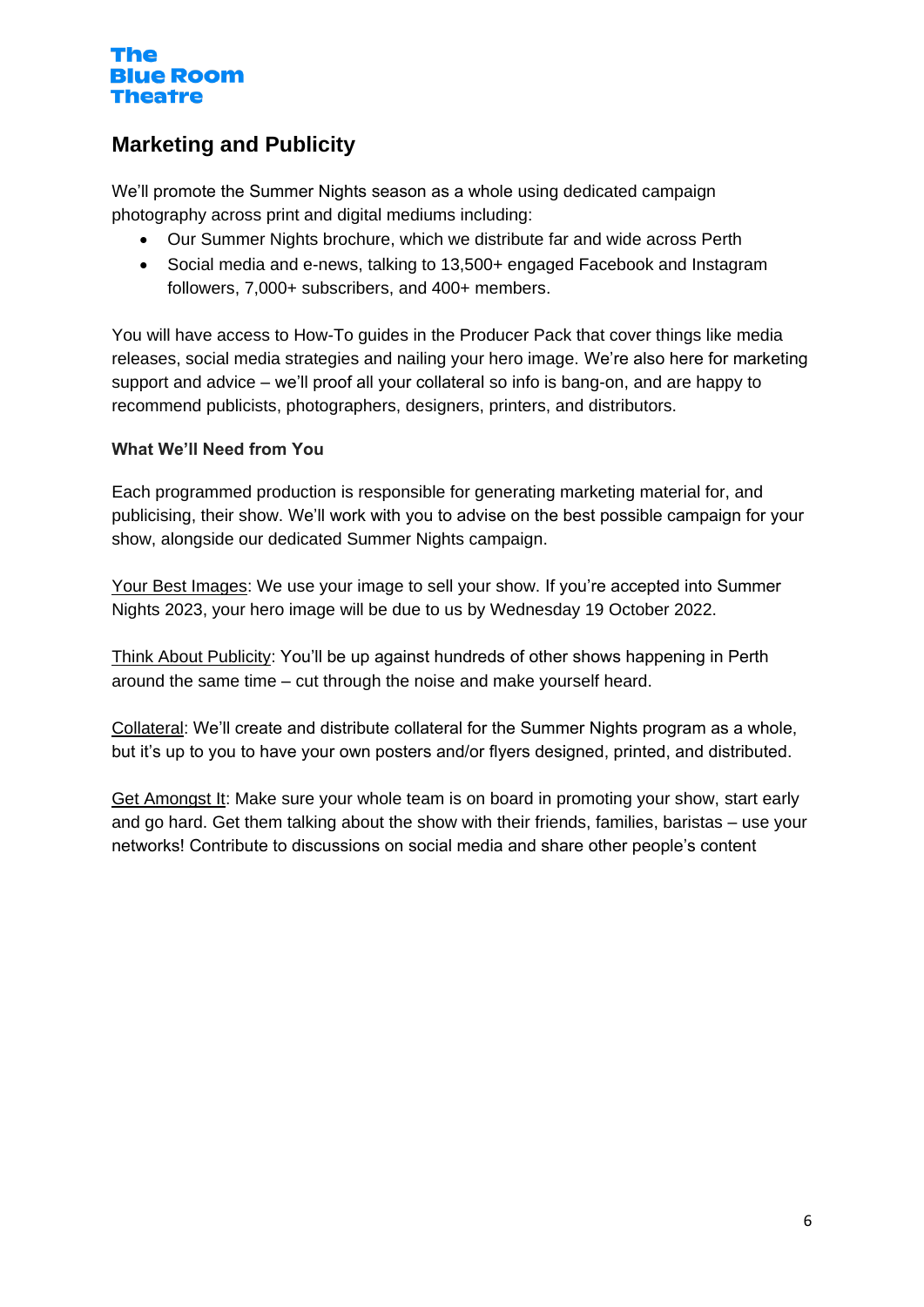## **Summer Nights at The Blue Room Theatre**

The Blue Room Theatre have been operational for 30+ years and attract audiences who are willing to take risks, enjoy diversity of performance and champion innovation. The theatres are upstairs in our heritage-listed venue adjacent to our renovated bar which is open for walk-ins as well as your audiences. Drinks are cheap and audiences and artists alike hang around post-show to make the most of this fun-filled time of year.

## **Black Box Spaces**

The Blue Room Theatre (61 capacity) and Studio (49 capacity) are intimate and flexible black box spaces.

Please be aware that the seating is fixed and won't be able to shift per performance.

The venues are intimate and can accommodate small-to-medium productions with professional design that do not require a large amount of space for storage. Each venue has an accompanying dressing room which is shared with all productions in that performance space.

## **Kaos Room**

We also program a pop-up performance space in the Kaos Room, downstairs at our venue. The space has previously hosted interactive murder mysteries, dynamic contemporary performance and text-based theatre performance.

Used for public performance, The Kaos Room makes for a cosy experience, suitable for stripped back performances. You will not be sharing the space with another show though, so you can set and forget. The room has a black curtain bordering three walls, with the fourth exposed wall painted black. Its technical capacities include 4x LED RGBWAUv pars, a 48 channel lighting desk, 10-inch powered speakers with a mixer, and a laptop with Qlab4.

The capacity of this room will be approx. 40.

## **Roaming Performances**

In addition, we welcome applications for work that sits outside traditional performance spaces; whether that be outdoors, in a shop front, found spaces, or on the move – as long as the space is in the immediate area of TBRT (e.g., Northbridge).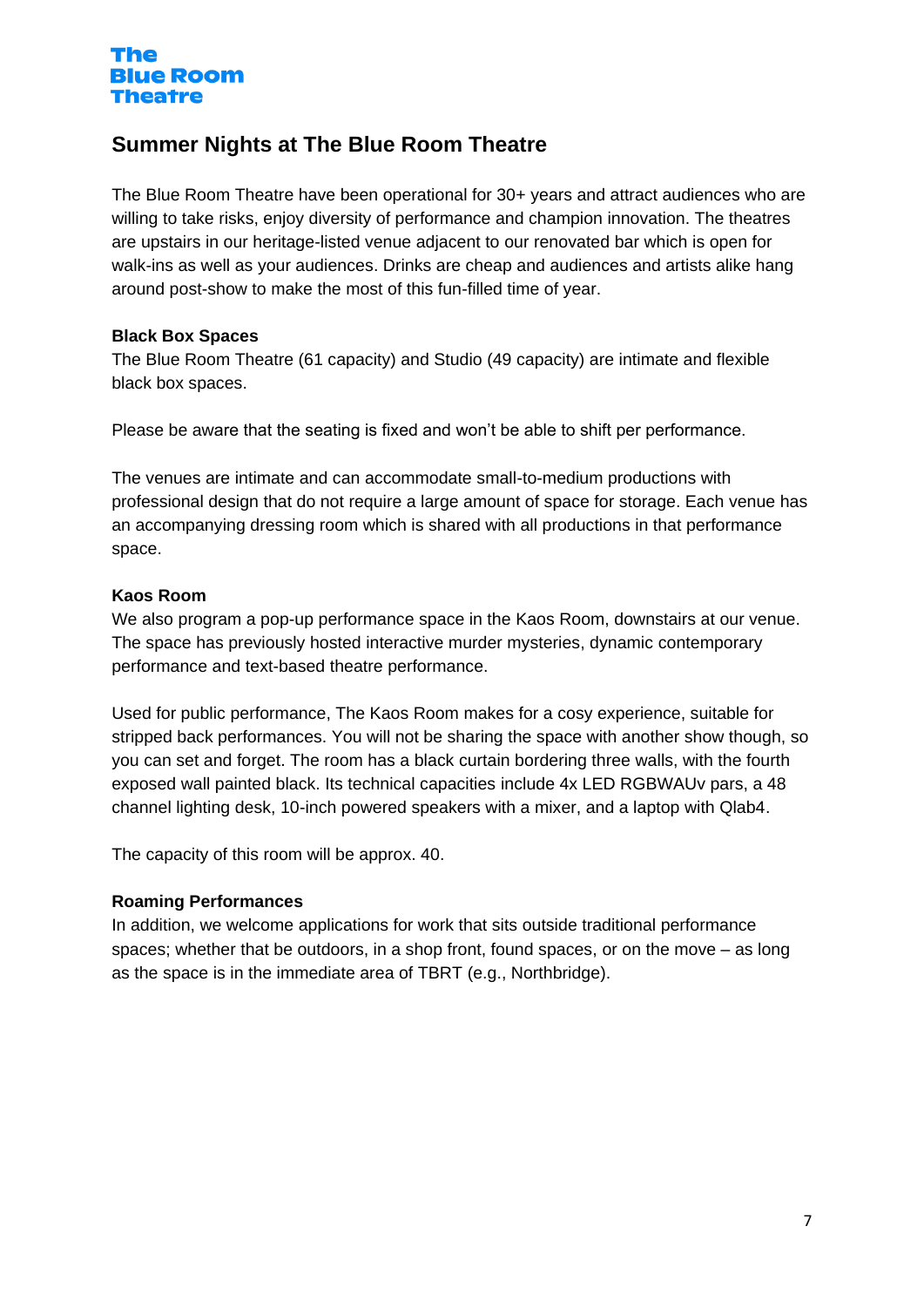

## **Technical Information & Specifications**

#### **Staffing**

We will provide a staff member who will be present for your technical rehearsal and available during all changeovers between shows.

Please be aware that you will need to provide a **Stage Manager** for your project who will be responsible for operating each of your performances.

#### **Bump-In and Out**

Each production will be given allocated time for **four hours** to bump in and tech your show.

The bulk of the light and sound will be **pre-rigged** as per specifications outlined in technical information forms you will complete prior to Summer Nights. You will be required to bumpout your show immediately following the final performance of the night you finish your run.

#### **Technical Setup**

Pre-rigged lighting and sound and you will have the option for AV in each room.

#### **Stage Dimensions**

61 pax Theatre stage dimensions - 7.84m wide x 4.37m deep 49 pax Studio stage dimensions - 7m wide x 5m deep 40 pax Kaos Room stage dimensions – 5m x 5m

#### **Seating Plans**

[Download Stage Plan –](https://blueroom.org.au/wp-content/uploads/Summer-Nights-2023-Theatre-Stage-Plan.pdf) Theatre [Download Stage Plan –](https://blueroom.org.au/wp-content/uploads/Summer-Nights-2023-Studio-Stage-Plan.pdf) Studio [Download Stage Plan](https://blueroom.org.au/wp-content/uploads/Summer-Nights-2023-KAOS-Room-Stage-Plan.pdf) – Kaos Room

## **Lighting Plans**

[Download Lighting Plan –](https://blueroom.org.au/wp-content/uploads/Summer-NIghts-2023-Lx-plan-Theatre.jpg) Theatre [Download Lighting Plan –](https://blueroom.org.au/wp-content/uploads/Summer-NIghts-2023-Lx-plan-Studio.jpg) Studio [Download Lighting Plan –](https://blueroom.org.au/wp-content/uploads/Summer-NIghts-2023-Lx-plan-Kaos.jpg) Kaos Room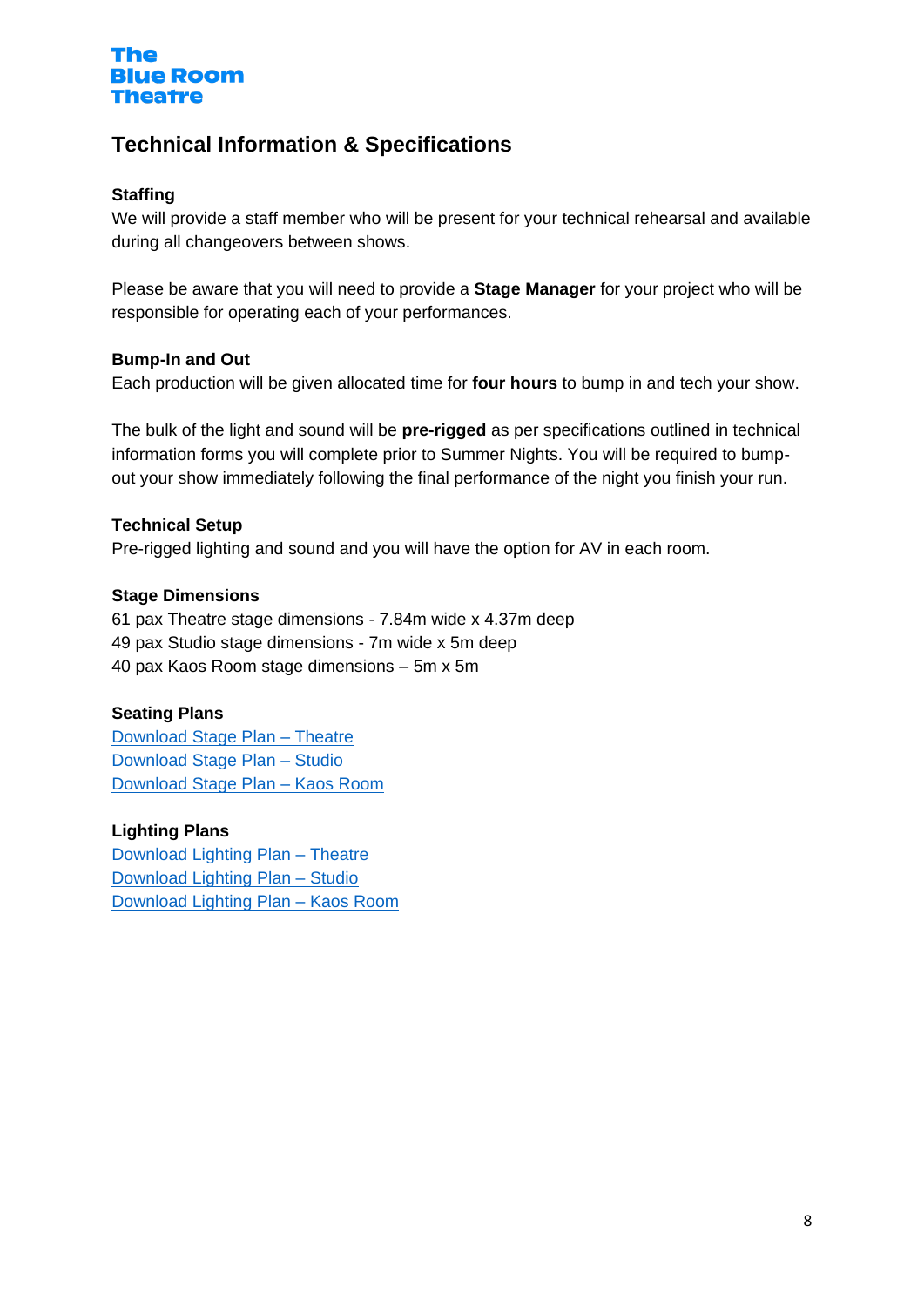## **Frequently Asked Questions (FAQs)**

## **What are the expectations of putting in a video or audio application?**

We don't need anything too slick. Just use your phone or computer to video or record yourself answering the application questions. Each video / audio answers should be no more than 2 minutes long.

## **Will I receive feedback on my application if it's not successful?**

Yes. You will receive notice via email that your application was unsuccessful, but due to the high volume of applications, this will include only brief feedback.

## **Is Summer Nights different to FRINGE WORLD?**

Summer Nights is an independently curated program. In 2023, Summer Nights will not be presented as part of FRINGE WORLD.

#### **Do I need to be a member of The Blue Room Theatre to apply for Summer Nights?**

You and your team will need to become members of TBRT if you are successful for the Summer Nights program, but you do not have to become a member prior. Annual membership (\$50 per person) covers you for public liability insurance for the length of your run and gives you access to benefits at TBRT for the year.

#### **What are the venue hire costs for Summer Nights venues?**

There are no venue hire costs for Summer Nights productions, and you also have up to 50 hours of in-kind rehearsal room hire on a first come first serve basis. If you need more time than this, space is very cheap at \$10 per hour.

#### **Are there any staff costs associated with presenting at Summer Nights?**

TBRT run Front of House, Box Office and The Blue Room Bar at no cost to artists. In addition, we provide a Technical staff member to help with bump ins and outs, as well as changeovers. As mentioned in the Technical section, you will need to supply a Stage Manager to operate the show. If you are successful, we are happy to help you find one.

## **Will you buy my show to be a part of Summer Nights?**

Summer Nights presents works by independent theatre makers, but we are not in the position to buy shows. All artists maintain an independent status and have total artistic control and ownership of their work.

## **What's happening with short works – 9***00 Seconds* **and** *MicroMove***?**

*900 Seconds* and *MicroMove* are short works programs produced by TBRT. In 2023 there will be 3 short work programs:

- 900 Seconds: Theatre or text-based works
- 900 Seconds: Late Night new option for more experimental/performance art works
- MicroMove Dance and physical works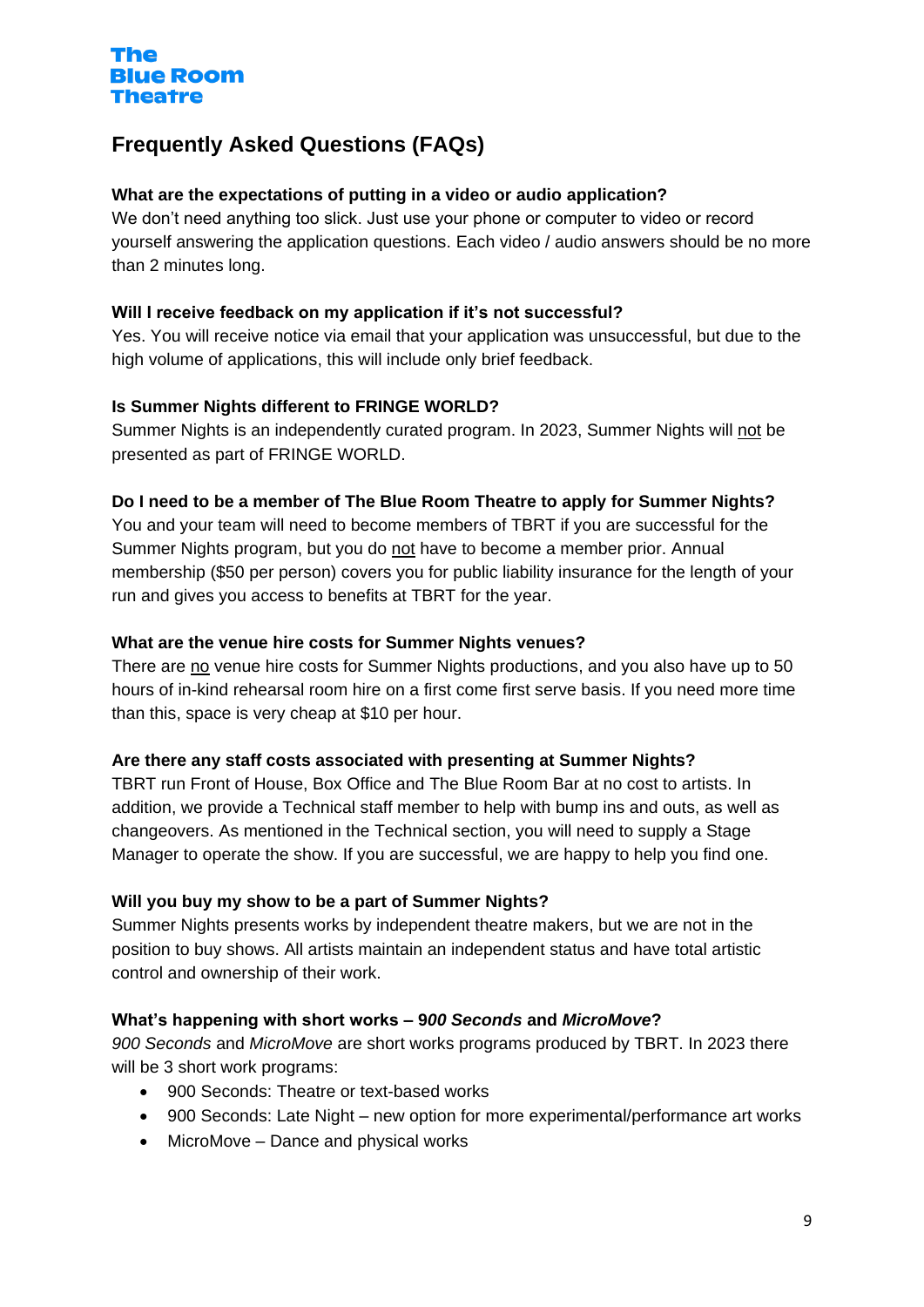If you have the nugget of an idea that might not be a fully-fledged festival show, our short works programs could be perfect for you. You will create and present a 15min performance piece (900 seconds) and receive a small seed fund and support from the program mentor.

## **If I apply for Summer Nights, can I also apply for The Blue Room Theatre Annual Season and/ or for Short Works?**

These three programs all offer something different. We encourage you to have a think about your project, what conditions best suit your needs.

A successful project in one program cannot apply for another of our programs, however, if you are unsuccessful for Summer Nights, you can review your feedback and apply for either Annual Season or short works. Chat to our programming team about the options.

## **Does Summer Nights provide a publicist for my show?**

All successful shows will be part of our extensive marketing campaign but we won't provide a publicist specifically for your show. We do recommend you hire an experienced publicist and can provide you with a contact list.

## **If I am coming from the eastern states or overseas, will The Blue Room Theatre pay my flights or accommodation?**

We have limited resources and cannot pay for interstate flights or accommodation. We run a billeting program with our membership base for touring artists and do our best to connect you with a place to stay where possible. We are not accepting overseas applications.

## **Can I also apply to be part of FRINGE WORLD 2023?**

Yes, you can. We will program prior to the closing date of FRINGE WORLD opportunities, so if you are not successful with your Summer Nights Application, you can pursue alternatives. If your show is successful, it will be exclusive to the Summer Nights 2023 program during the summer festival period.

## **What is the usual amount of money people walk away with?**

Check the [Financial Transparency document](https://blueroom.org.au/wp-content/uploads/2023-Summer-Nights-Financial-Transparency.pdf) to help with your planning.

## **How do I increase my show budget?**

Most shows that perform at TBRT as part of Summer Nights apply for [Department of Local](https://www.dlgsc.wa.gov.au/funding/arts-funding)  [Government, Sport and Cultural Industries](https://www.dlgsc.wa.gov.au/funding/arts-funding) funding. We recommend getting used to the processes on their website, marking out important deadlines in your diary and chatting with them about your idea before applying to give you the best shot at receiving a grant.

**RSVP** for our [Info Session with DLGSC](https://tix.blueroom.org.au/Events/Funding-Info-Session-How-to-be-Successful) on Wednesday 22 June and find about funding practices and get some hot tips. It's happening at 5.30pm here at TBRT.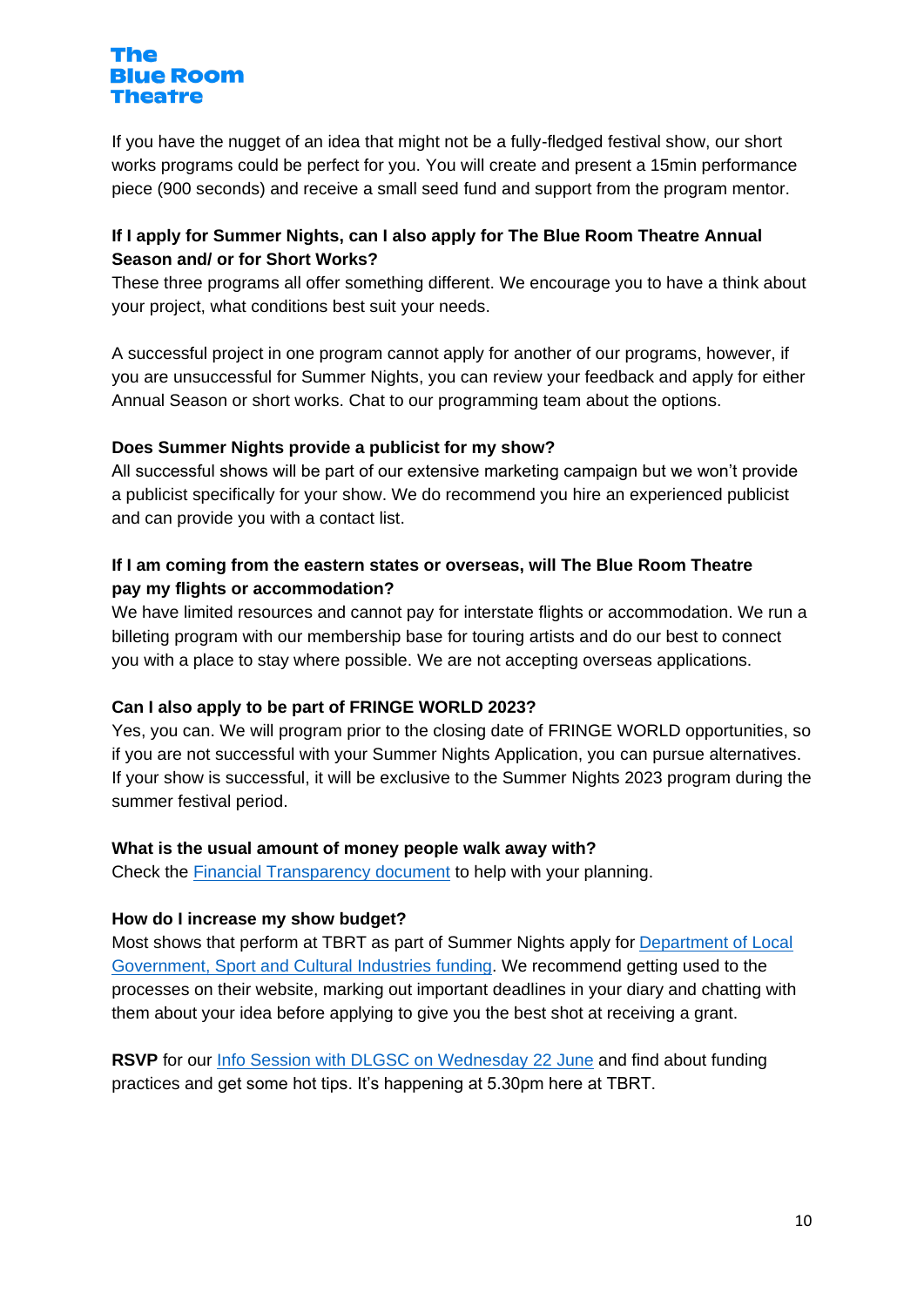## **Application Form**

Applications for Summer Nights are due by **11:59pm AWST Tuesday 12 July 2022**.

[Download the Application Form –](https://blueroom.org.au/wp-content/uploads/2023-Summer-Nights-Application-Form-Word.docx) Word Doc [Download the Application Form –](https://blueroom.org.au/wp-content/uploads/2023-Summer-Nights-Application-Form-PDF.pdf) PDF

If you are experiencing technical difficulties with any of the Application Form, please call us at The Blue Room Theatre on (08) 9227 7005 or email [apply@blueroom.org.au.](mailto:apply@blueroom.org.au)